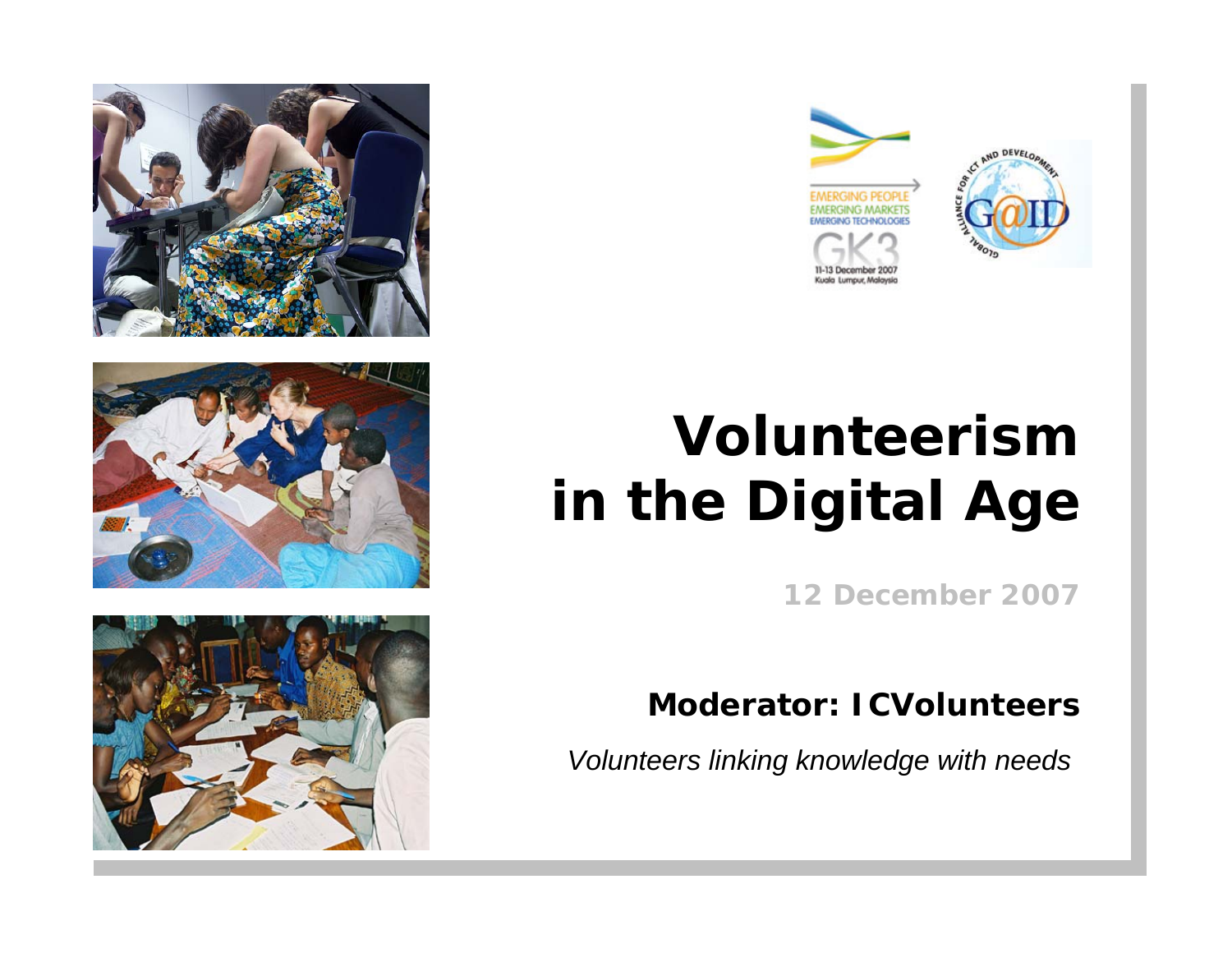## **This panel**

#### $\mathcal{L}^{\mathcal{A}}$ **Moderator:**

 Viola Krebs, Executive Director of **ICVolunteers** 

#### **Panelists:**

- Barbara Waugh, Director, University Relations Hewlett-Packard Company
- Dr. Paul Jhin, Director of Special Initatives, Peace Corps Headquarters
- Quinn Sutton, Executive Director, Digital Alliance Foundation
- Ahmad Sobri, Secretary General, ASEAN Youth **Committee**

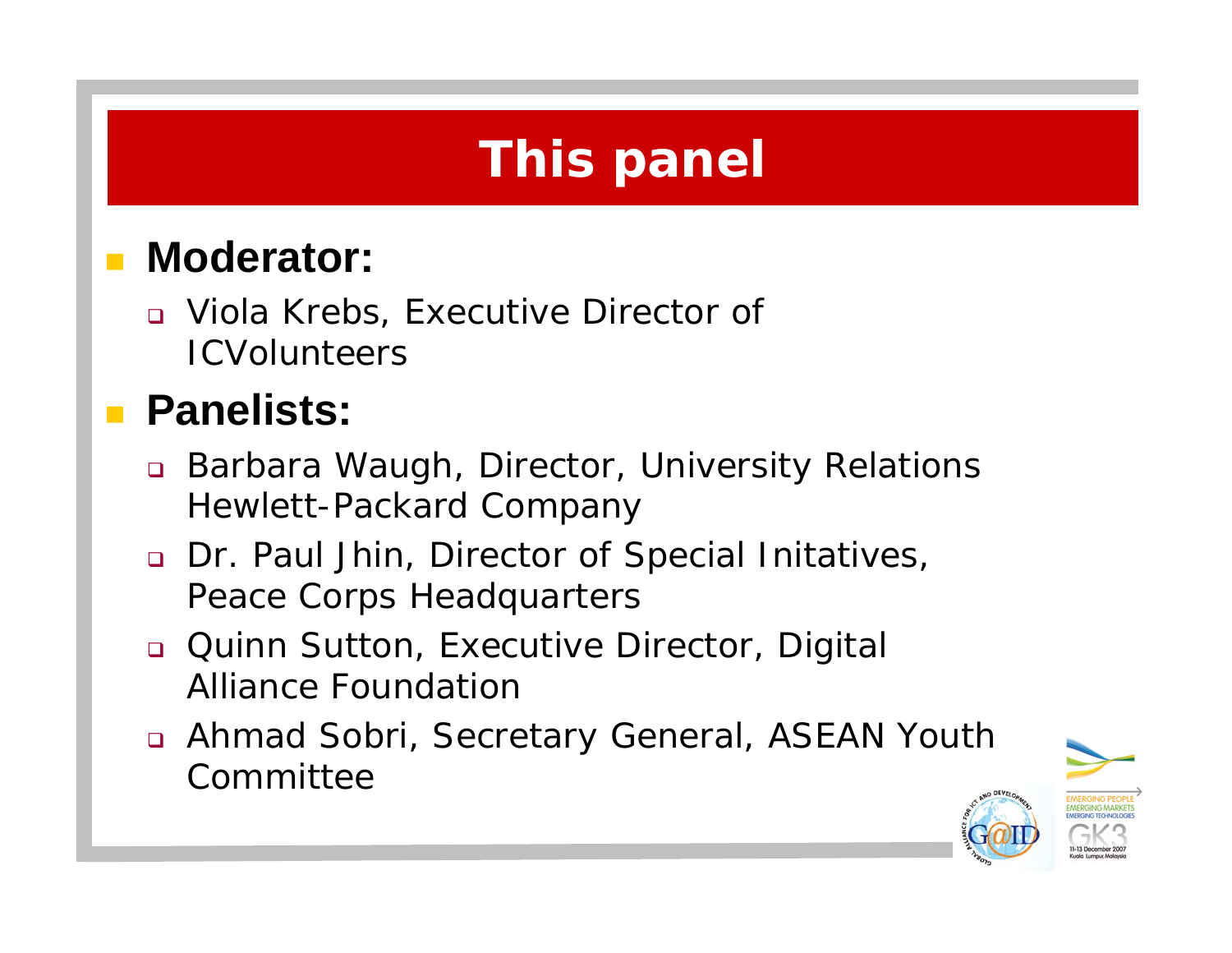#### **ICVolunteers**

- International Federation
- Started 10 years ago
- Working in the field of communications:
	- $\Box$ **Cybervolunteering**
	- $\Box$ Languages
	- $\Box$  Support and organization of conferences and seminars
- Linking knowledge with needs
- A network of close to 10,000 individuals, partners and volunteers from over 100 countries, speaking 130 languages





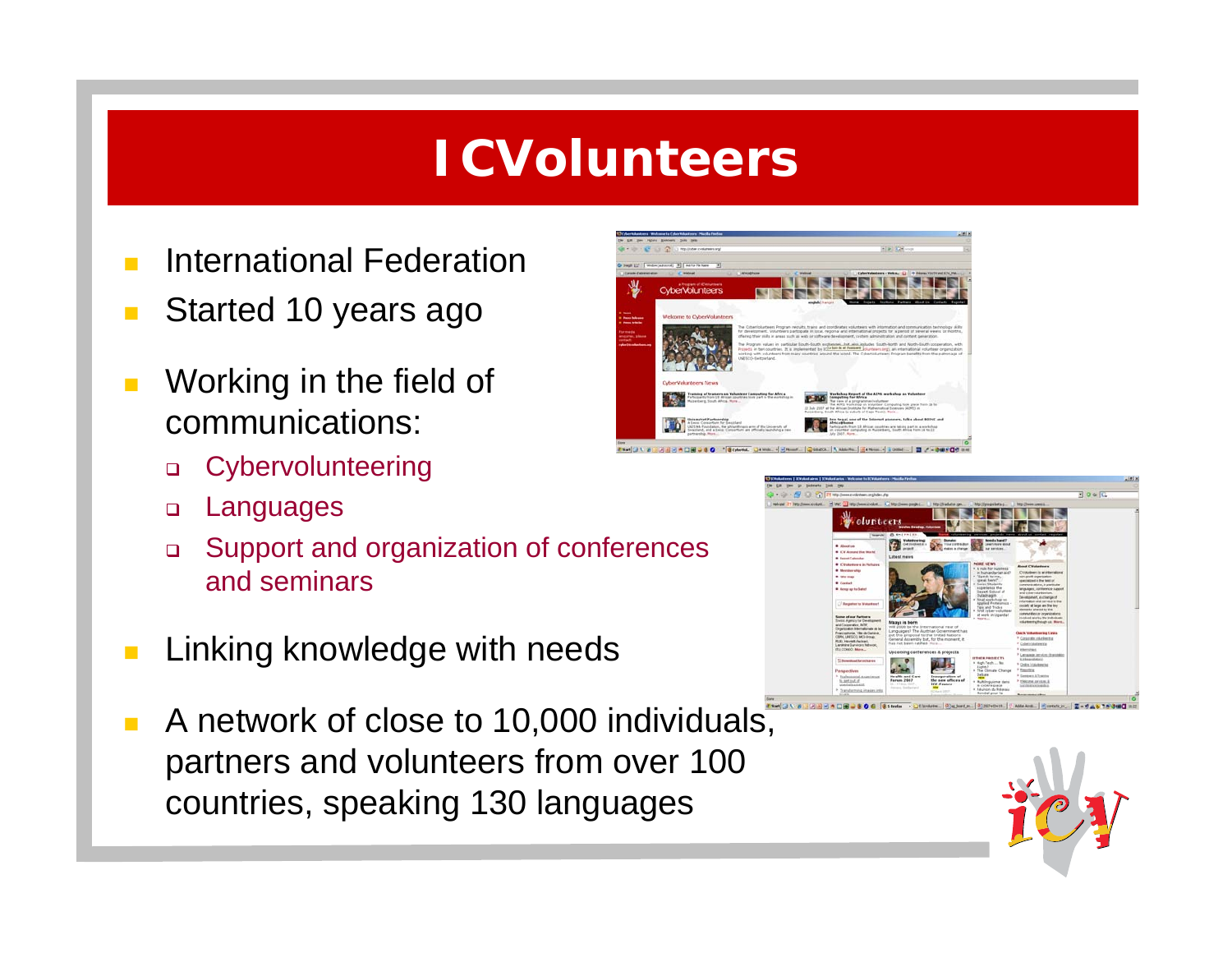## **ICV's projects to date**



- Offices & Representations  $\triangle$
- Projects implemented since creation

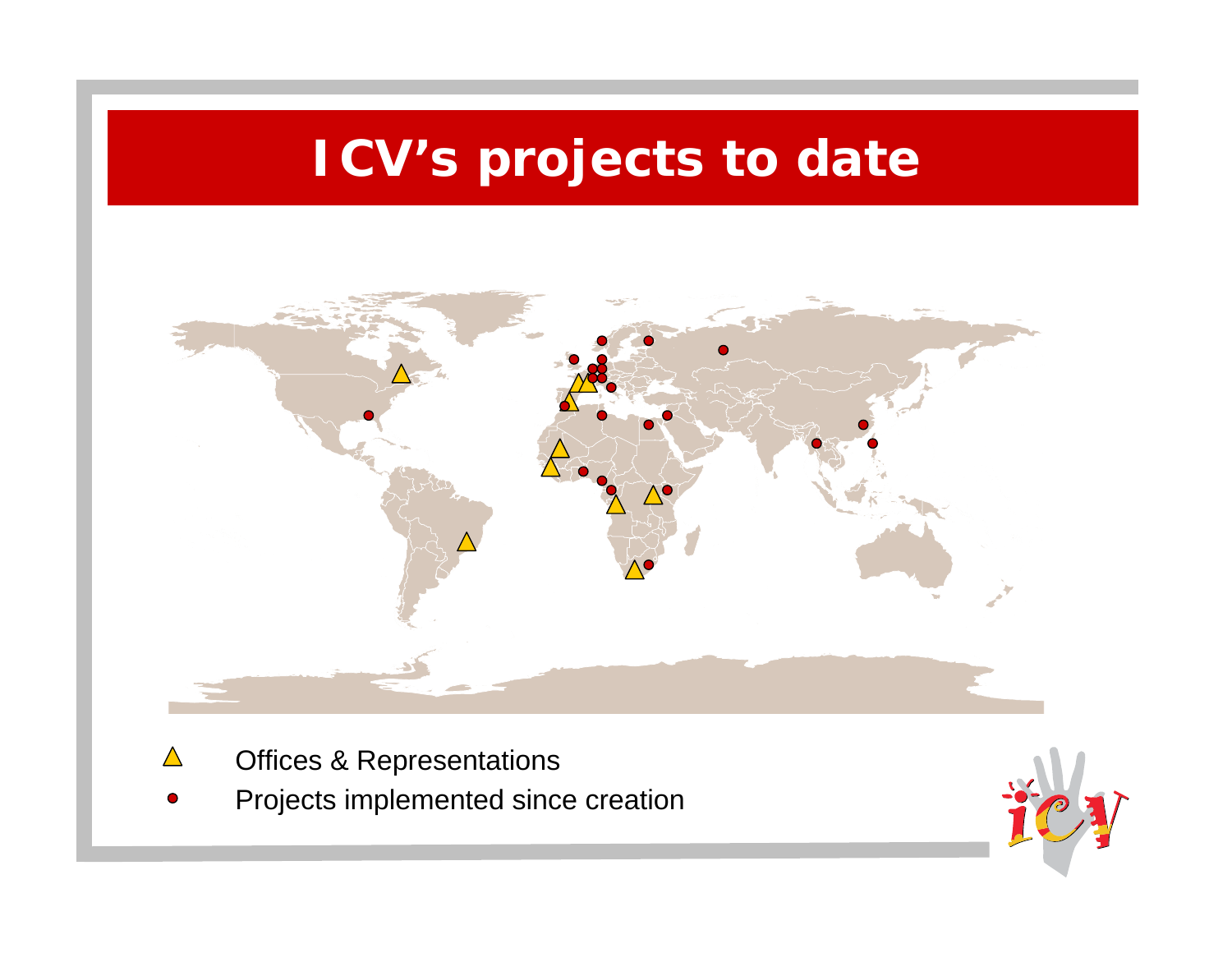#### **Cybervolunteerism**



- Volunteerism in the Digital Age
- $\blacksquare$  ICTs offer new opportunities and shape the volunteer sector:
	- $\Box$ volunteers catalysts for change
	- $\Box$ Volunteers as users of technology
- $\mathcal{L}_{\mathcal{A}}$ Human capacity building
- $\mathcal{L}^{\mathcal{A}}$  Contribution to the Millennium Development Goals (MDGs)
- $\mathcal{L}_{\mathcal{A}}$  Examples from:
	- $\Box$ Health, education, disaster
	- $\Box$ Management, employ involvement

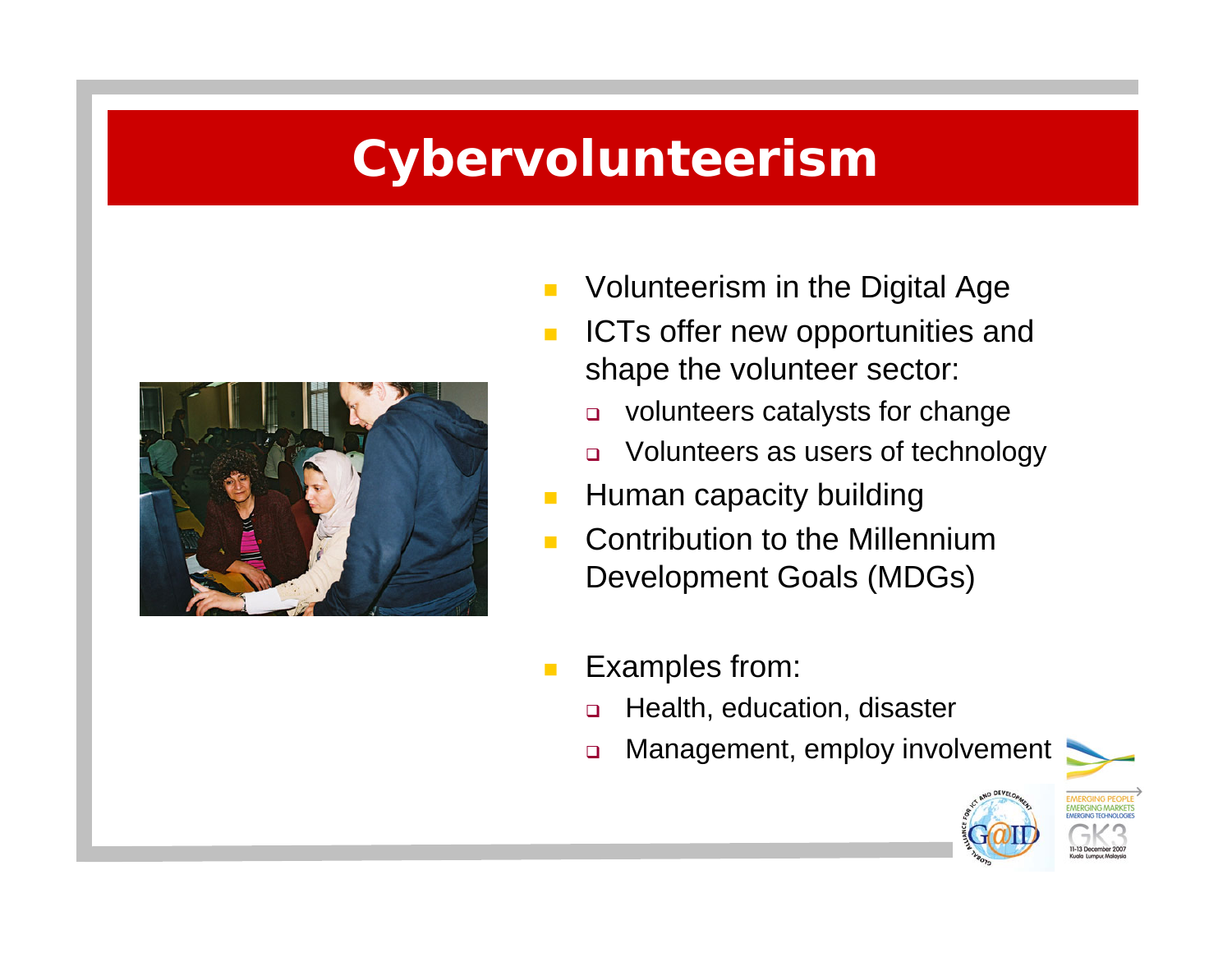#### **Cybervolunteerism**

**Volunteers with information and communication technology skills**



**Web design System administration Software development Development of specific applications Training of trainers**

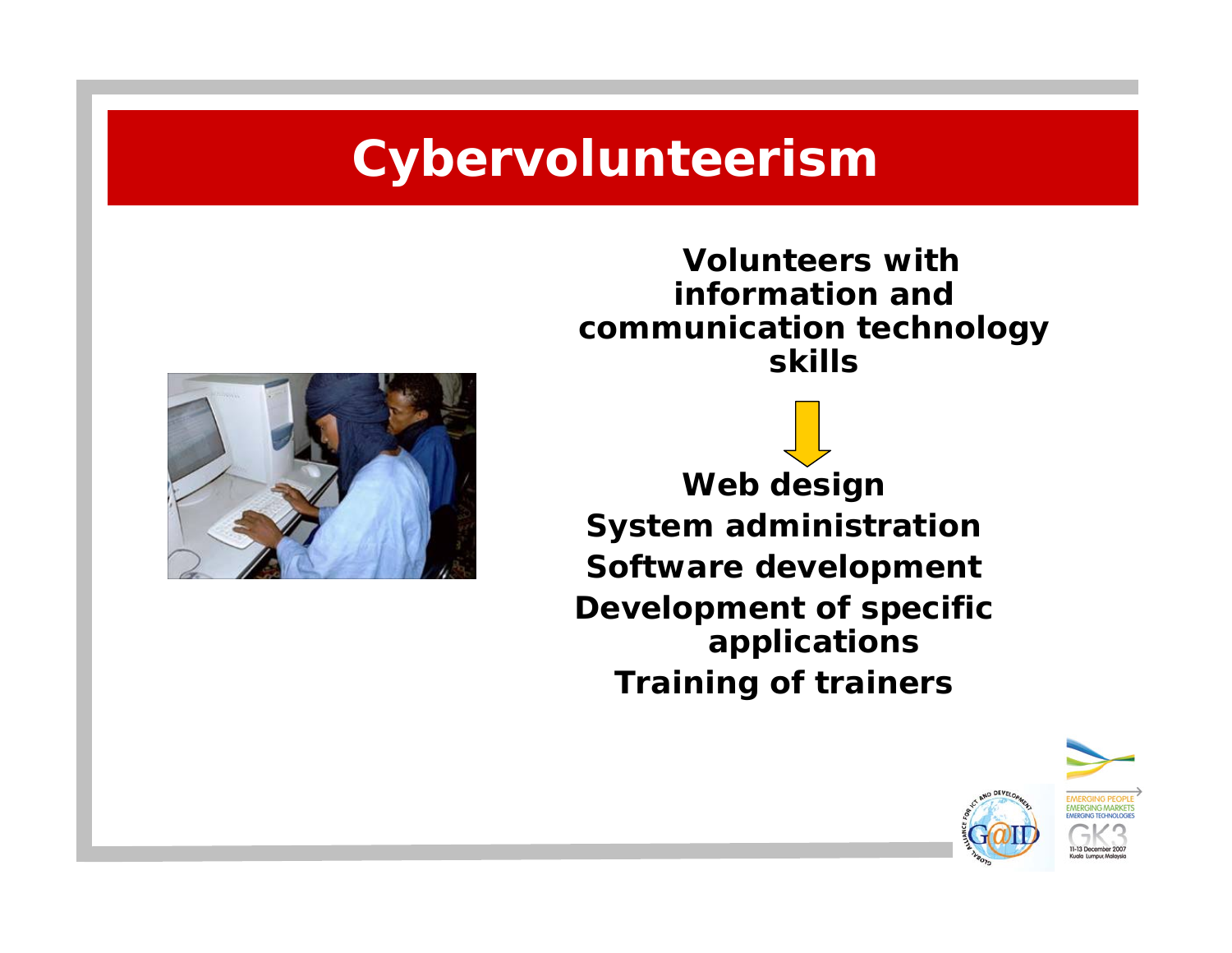#### **Questions**

- What major **trends** and **changes** can be expected in the next decade regarding volunteerism given the interplay of technologies, markets and people?
- What are the **main initiatives** in ICT volunteerism worldwide?
- What are the **key challenges** in ensuring the **sustainability** of ICT volunteerism for development today?
- What are the **measures** that must be put in place **to address the challenges** and how must volunteer organisations adapt in the digital age?
- What are the **roles and responsibilities** of the non-profit sector, private entities, civil society and even public sector – in this changing landscape?

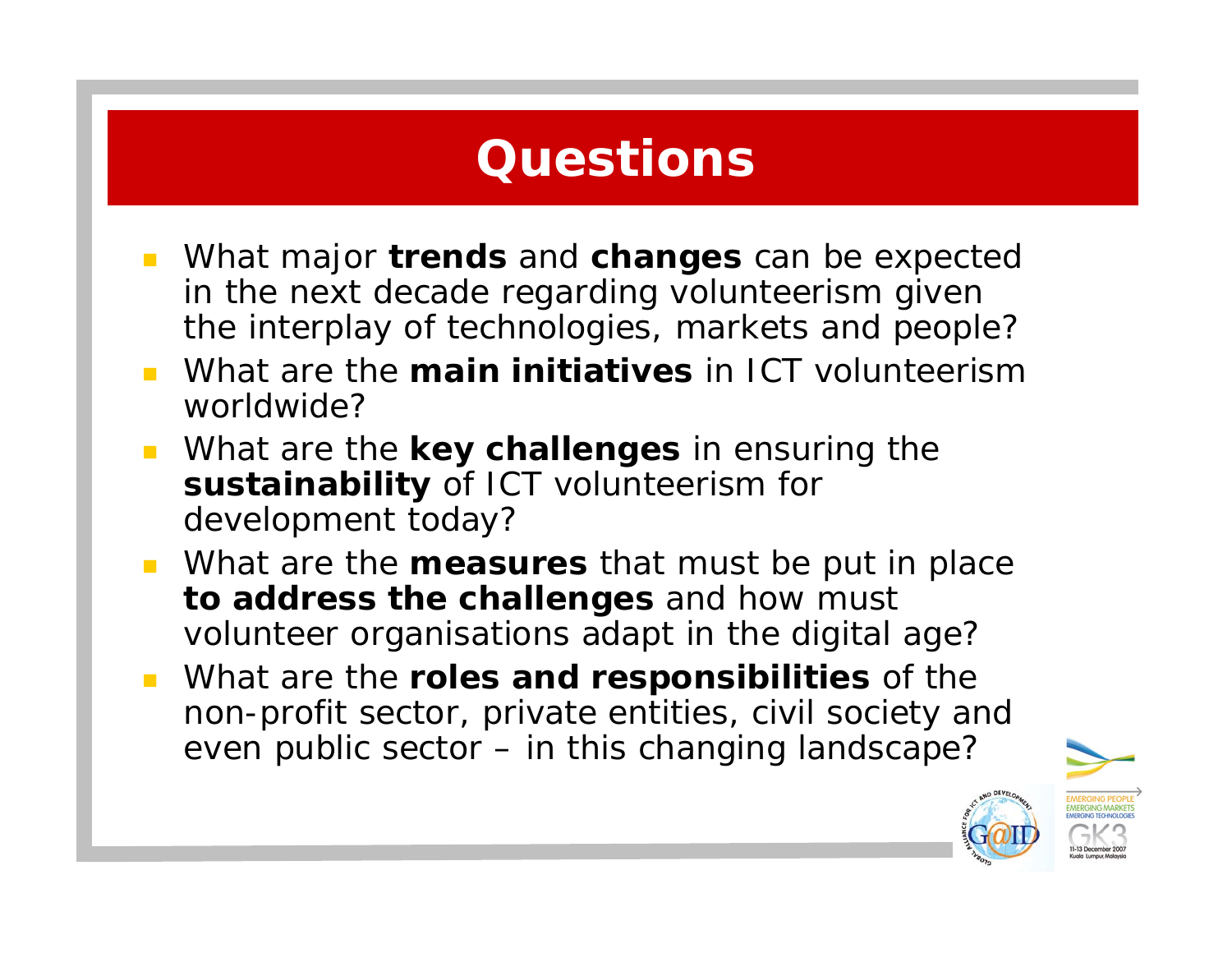#### **Questions**

- **How are new employment opportunities** being created through cybervolunteering in different parts of the world?
- **Nhat is the role of cybervolunteers for the linguistic diversity** in cyberspace?
- How can the use of technology help **address issues** such as the **brain drain and migration**?
- **How to link the open source software** movement with more **traditional forms of volunteering**?
- What **strategies are governments and the private sector** using to harness these opportunities for citizens?